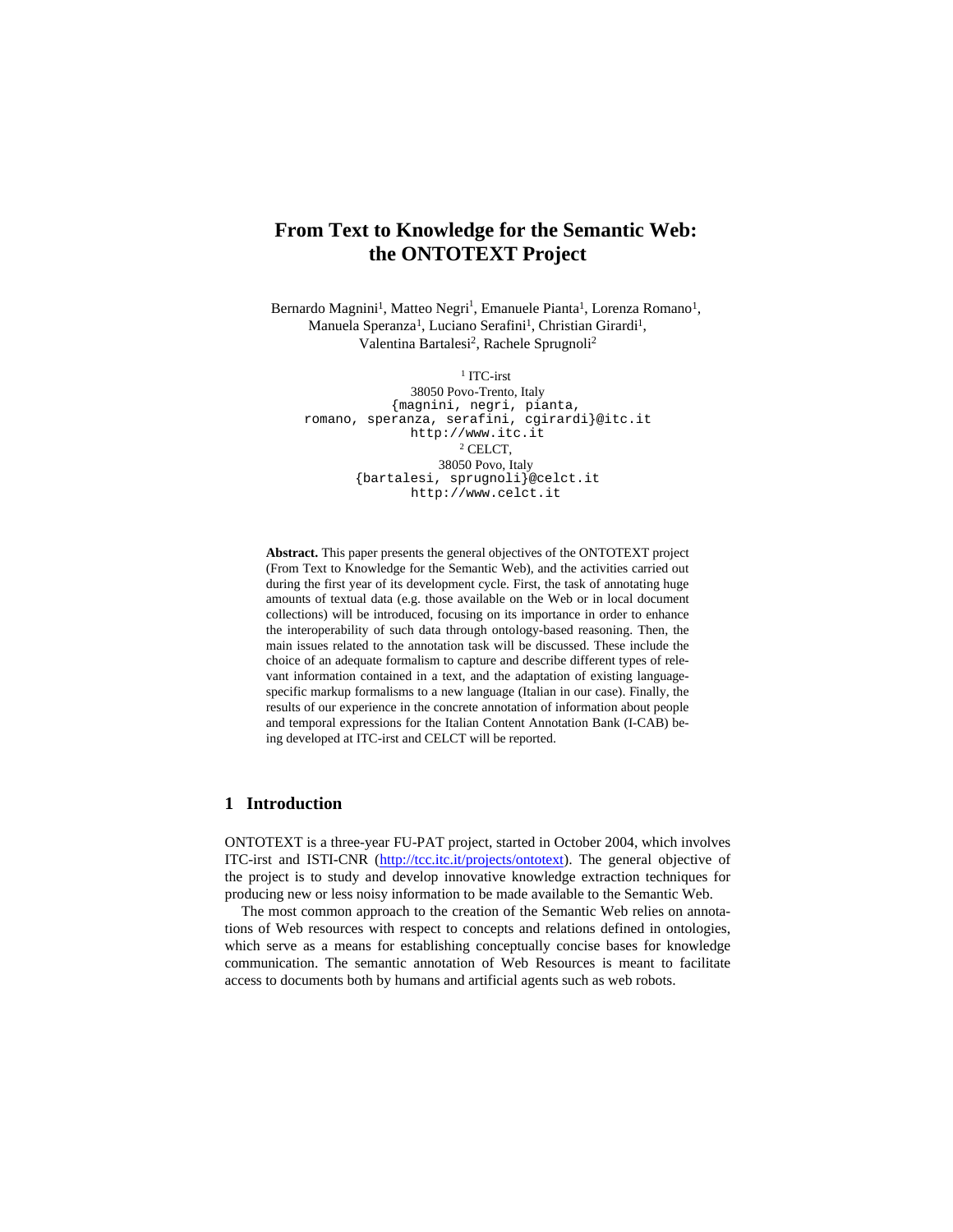Unfortunately, the information contained in annotated documents is prone to be inconsistent and very sparse. Moreover it can change over time. As a consequence, its exploitation by both human and artificial agents can be difficult. While adhering to the Semantic Web perspective, ONTOTEXT addresses the semantic annotation problem by integrating into the Semantic Web a new type of information source resulting from a process of ontology-driven knowledge extraction. In our view, knowledge contained in annotated resources is extracted and organized in a structured knowledge base, which allows for consistent representation and updating of the information, while guaranteeing its traceability with respect to the sources. The resulting repository of facts can then be used to refine and extend existing ontologies, which are also made available to the Semantic Web. The enabling power and potentiality for integration of the technologies being developed will be proven through the realization of PEOPLE ON-LINE, a Web portal devoted to information about people mentioned in Trentino's local newspapers, which will allow citizens to consult facts contained in the ONTOTEXT knowledge base through a user-friendly interface.

The first year of the project activities has been mainly focused on the first of the three above mentioned research directions. Our effort addressed the large scale annotation of Italian news documents with semantic information about temporal expressions, different types of entities present in the texts, and relations between such entities. In this direction, we are developing both a manually annotated benchmark, used for training and evaluation, and tools for automatic annotation. Starting from temporal expressions and entities belonging to the person category, one of the primary objectives of the first ONTOTEXT development cycle was to employ a flexible markup language to identify such information in a given source text, and annotate it with additional metadata providing a semantically rich and normalized description.

The availability of a benchmark and of automatic annotation tools is a fundamental asset, both to achieve the project's objectives and under the more general Semantic Web perspective, as they represent an enabling technology for ontology learning. Building on such components, novel ontology learning techniques can be developed to refine and extend an already existing ontology on the basis of the information contained in the annotated document collection. These refinements, which may consist of adding new relations between concepts (e.g. linguistic ontologies, such as WordNet, can be expanded with new IS-A relations automatically discovered), as well as new properties and slot restrictions, will serve to pinpoint new relevant information in the input texts in a process of iterative improvements.

Following a policy of reusing already available markup languages, the annotation activity has been carried out adopting the formalisms developed within the American ACE (Automatic Content Extraction, www.nist.gov/speech/tests/ace) program. At a glance, the ACE standards developed for the Entity Detection and the Time Expressions Recognition and Normalization tasks were perfectly adequate for our purposes, as they allow for a semantically rich and normalized annotation of:

- different types of entities (i.e. objects or set of objects in the world, including persons, organizations, and locations);

- different types of entity mentions (i.e. any textual reference to an entity);

- different types of temporal expressions (ranging from explicit expressions such as "Sunday, March 13 2005", to more implicit ones such as "three days later").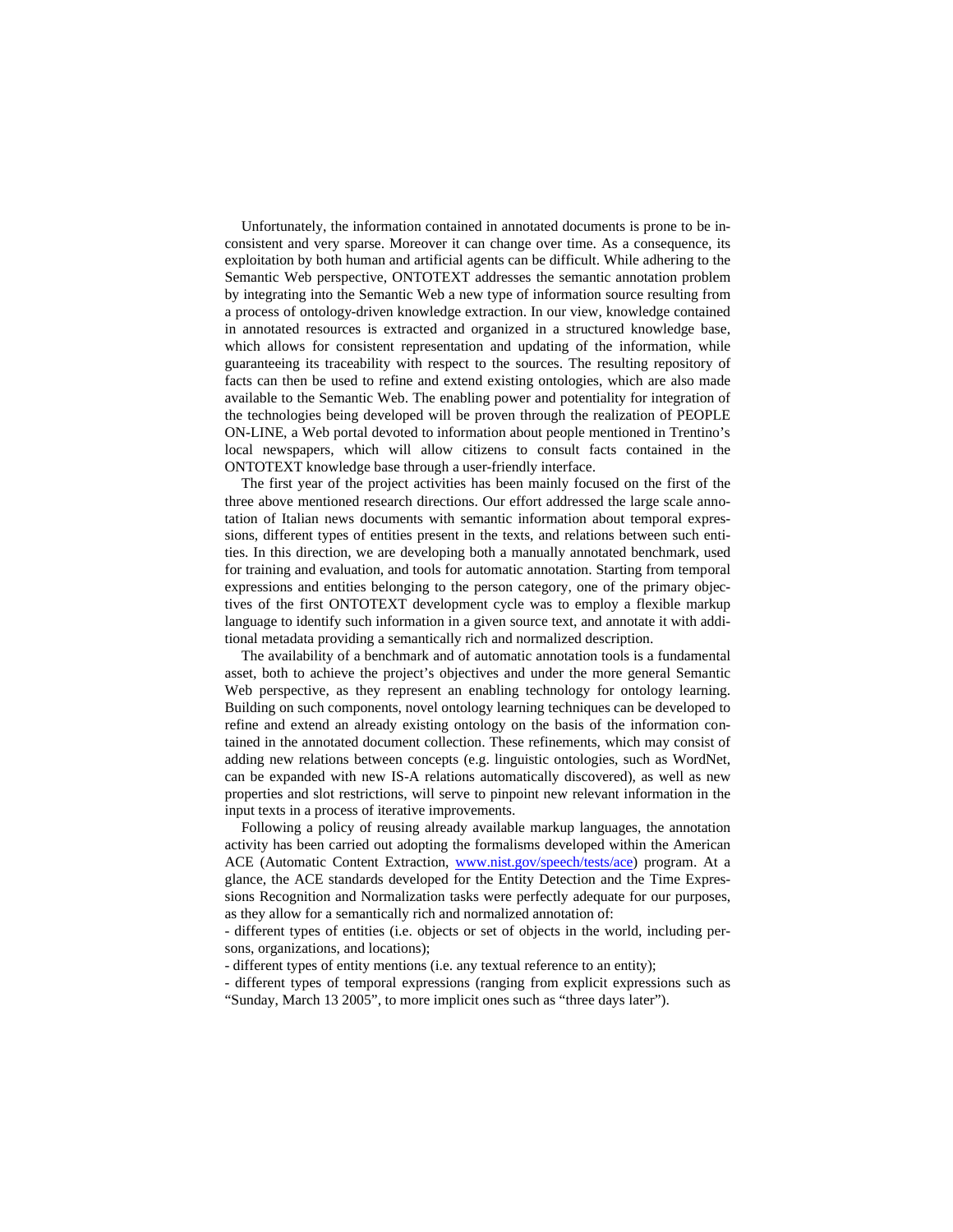However, due to the differences between English and Italian, part of the work has been dedicated to the revision and the adaptation to Italian of the annotation guidelines (Lavelli et al. 2005).

The main result of the manual annotation is represented by the first release of the Italian Content Annotation Bank (I-CAB) corpus. I-CAB is an Italian corpus of news (182,000 words, divided into 524 files with an average length of 384 words) which at present contains annotations about persons (PE) and temporal expressions (TE).

The paper is structured as follows. Section 2 provides relevant background context in Ontology learning and Ontology Population, defining the task addressed in the ONTOTEXT project. Section 3 describes the architecture of the system. Section 4 gives details on the benchmark for Ontology Population we are developing, while Section 5 addresses the automatic recognition and normalization of temporal expressions.

# **2 Ontology Learning and Population**

Within the recent research area on *Ontology-Based Knowledge Extraction*, ONTOTEXT addresses three key research aspects: (i) annotating documents with semantic and relational information, *e.g.* properties and facts in which entities are involved (*Knowledge Markup*); (ii) providing an adequate degree of interoperability of such relational information, with particular attention to the temporal dimension (*Knowledge Extraction*); and (iii) updating and extending the ontologies used for Semantic Web annotation (*Ontology Learning and Population*). The concrete evaluation scenario in which algorithms will be tested with a number of large-scale experiments is the automatic acquisition of information about people from newspaper articles.

Automatic Ontology Population (OP) from texts has recently emerged as a new field of application for knowledge acquisition techniques (Buitelaar, Cimiano, Magnini 2005). Although there is no a univocally accepted definition for the OP task, a useful approximation has been suggested (Bontcheva and Cunningham, 2003) as Ontology Driven Information Extraction, where, in place of a template to be filled, the goal of the task is the extraction and classification of instances of concepts and relations defined in a Ontology. A similar task has been approached in a variety of similar perspectives, including term clustering (Lin, 1998 and Almuhareb and Poesio, 2004) and term categorization (Avancini et al. 2003).

A rather different task is Ontology Learning (OL), where new concepts and relations are supposed to be acquired, with the consequence of changing the definition of the Ontology itself (Velardi et al. 2005).

In this paper OP is defined in the following scenario. Given a set of terms  $T = \{t_1, t_2, t_3, t_4, t_5, t_6, t_7, t_8, t_9, t_1, t_2, t_3, t_4, t_6, t_7, t_8, t_9, t_9, t_1, t_2, t_3, t_4, t_6, t_7, t_8, t_9, t_9, t_{10}, t_{11}, t_{12}, t_{13}, t_{14}, t_{15}, t_{$ ..., t<sub>n</sub>} a document collection D, where terms in *T* are supposed to appear, and a set of predefined classes  $C = \{c_1, c_2, ..., c_m\}$  denoting concepts in an Ontology, each term  $t_i$  has to be assigned to the proper class in *C*. At the state of advancement presented in this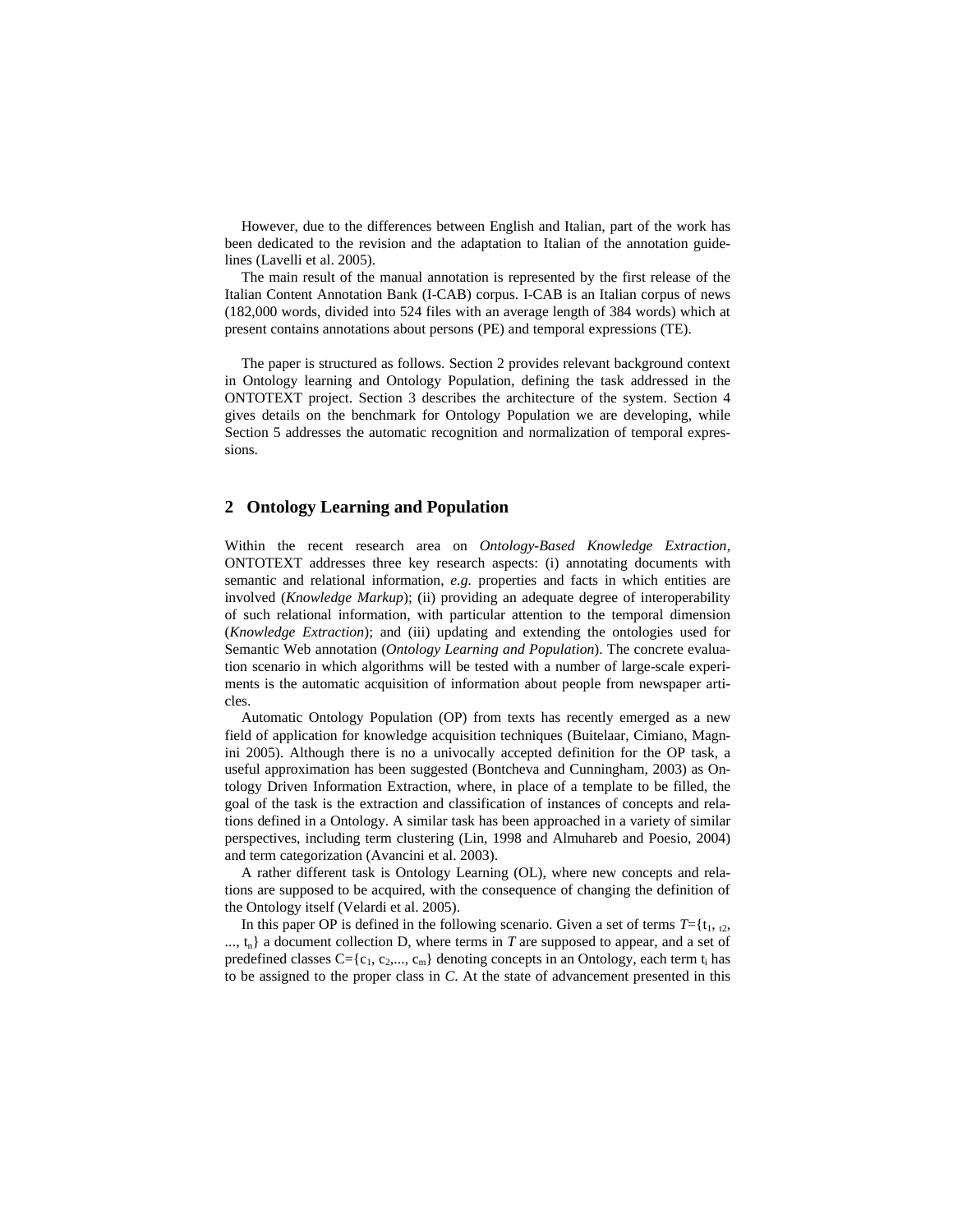paper we assume that (i) classes in *C* are mutually disjoint and (ii) each term is assigned to just one class.

As we have defined it, OP shows a strong similarity with Named Entity Recognition and Classification (NERC). However, a major difference is that in NERC all occurrences of recognized terms have to be classified in one of the classes in C, while in OP it is the term, independently of the context in which it appears, that has to be classified.

While Information Extraction, and NERC in particular, have been addressed prevalently by means of supervised approaches, Ontology Population is typically attacked in an unsupervised way. As many authors have pointed out (e.g. Cimiano, 2005), the main motivation is the fact that in OP the set of classes is usually larger and more fine grained than in NERC (where the typical set includes Person, Location, Organization, GPE, and a Miscellanea class for all other kind of entities). In addition, by definition, the set of classes in C changes as a new ontology is considered, making the creation of annotated data almost impossible practically.

# **3 System Architecture**

This section provides a general description of the main ontological assumptions underlying the ONTOTEXT architecture. The project is interested in extracting information, storing and reasoning about the following ontological categories: Entities, Temporal Objects, Relations, Events, Topics and Opinions. The main focus of the project stands in the relations between such entities and the way they are expressed in texts: as a consequence, we assume two levels of description, one textual, where ontological categories are *mentioned*, and the ontological level where such categories are represented in a knowledge base. The starting point for basic definitions is the work carried out within the ACE (Automatic Content Extraction) program.

*Entities* denote object or set of objects in the reference domain. ONTOTEXT covers the following entities: (i) Persons, Locations, Organizations, Geo political Entities (GPE). *Temporal entities* denote either points, intervals or durations in a model of time. Textual mentions of entities, including temporal ones, are introduced in detail in Section 4. A *relation* is an ordered pair of entities. Simple kinds of relations are the date of born of a person, the number of inhabitants of a city. Relations belong to a predefined hierarchy of relation types, including, for instance, Part-Whole, Physical Location and Membership. In addition relations are temporally bounded (e.g. Trento has 100.000 inhabitants on a certain date). *Events* are something that happen involving a number of participants and resulting in a change of state. A textual mention for an event is the sentence describing the event, with a trigger word for the event (usually the verb) marked.

*Topics* are collections of relations and events about the same subject. Examples of topics are *Giro d'Italia 2004*, *Dimissioni di Collina*, *September 11*, *Uragano Katrina*, *Bullismo a Trento*. Topics have a certain degree of activation at a certain time, depending on two factors: (i) the dimension of the topic (i.e. the number of Facts they consist of); (ii) the frequency of the topic. Topics may vary both in dimension (i.e. the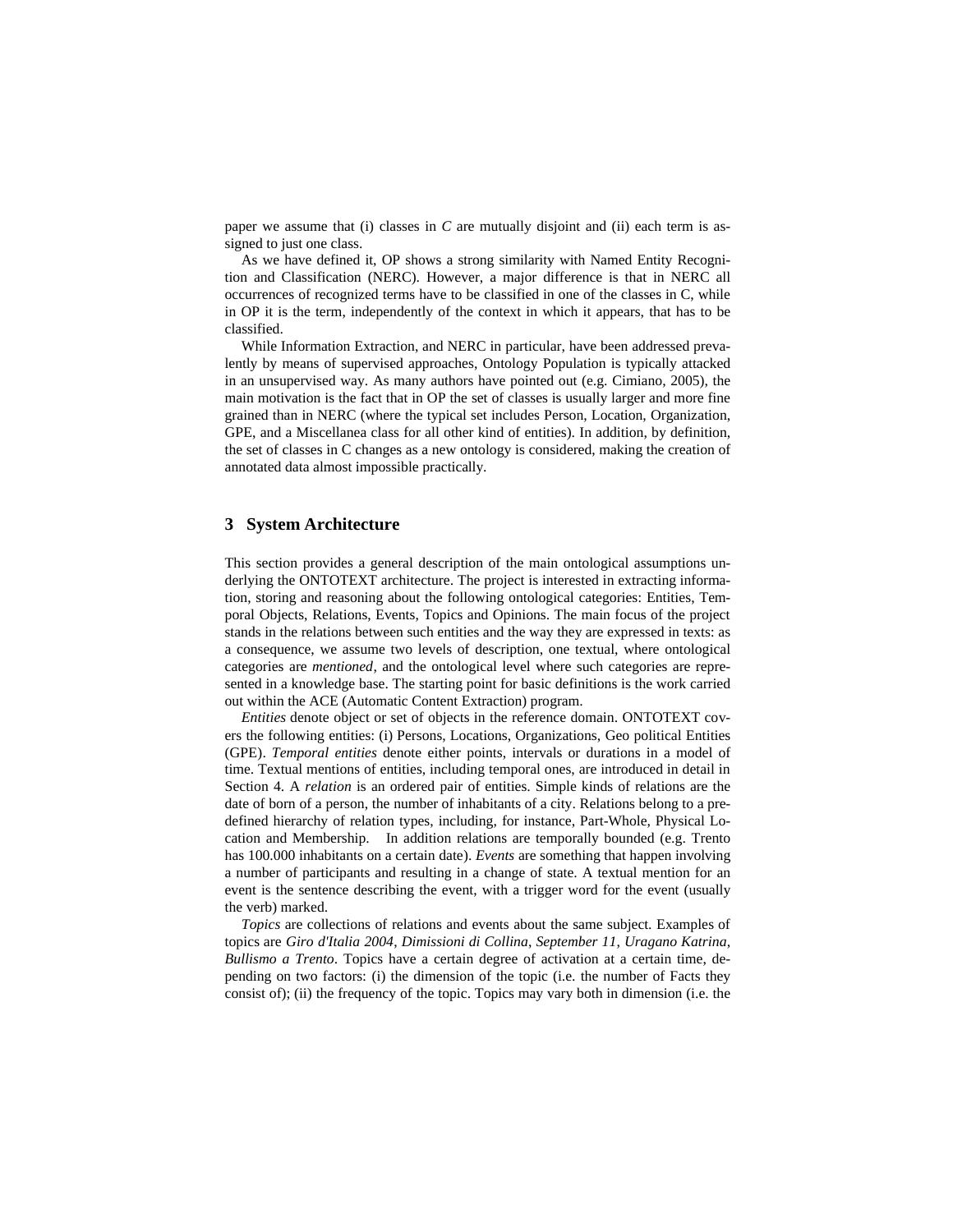number of relations and events they consist of) and in extension (i.e. the period the topic is "active").

*Opinions* are subjective judgments expressed about Entities, Relations, Events and Topics. As a first approximation to a richer treatment of opinions we consider two kinds of opinions: positive orientations and negative orientations.

In ONTOTEXT we distinguish between two sources of information: textual sources, that is articles from local newspapers (L'Adige, Corriere del Trentino, Trentino, Vita Trentina); non textual sources, that is available databases with information about people, locations, etc. in the Trentino region (e.g. Annuario del Trentino). One of the objectives of the project is an investigation of the relations between these two sources in the context of an Ontology Population task.

As it is depicted in Figure 1, documents are firstly annotated with linguistic information at several levels (tokens, parts-of-speech, multiwords) and coded in a XMLlike format (see Bentivogli et al. 2003 for more details). Then mentions (i.e. textual expressions referring to entities, relations, events, topics and opinions) are marked. Each mention is then associated to an instance of a concept defined in the ONTOTEX ontology. This process, i.e. the Ontology population, involves a *normalization* process, where different mentions denoting the same individual in the world are recognized as co-refering, either at the level of a single document, or at the level of the whole collection. For instance, the two mentions "A. Pacher" and "the first citizen of Trento" denote the same individual in the ONTOTEXT domain, whose first name is "Alberto" and whose family name is "Pacher". At this point, the concepts of the ontology related to the particular instance are available as semantic annotations which enrich the original document, allowing a number of semantic-based retrieval functionalities, including specific web services.

As for the ONTOTEXT ontology, it represents the main ontological categories mentioned at the beginning of this section, defines the assioms over such categories (e.g. the fact that a Person has one and only one date of birth, while she/he may have more than one profession during the life) and allows to reason about them. This is crucial in ONTOTEXT since knowledge is automatically extracted from documents and has to be validated under several respects. Each portion of knowledge (e.g. entity, relation, event, topic) has a degree of confidence, depending on the textual evidence found by the system, the frequency with which it is reported, and the extent to which it meets the ontological requirements.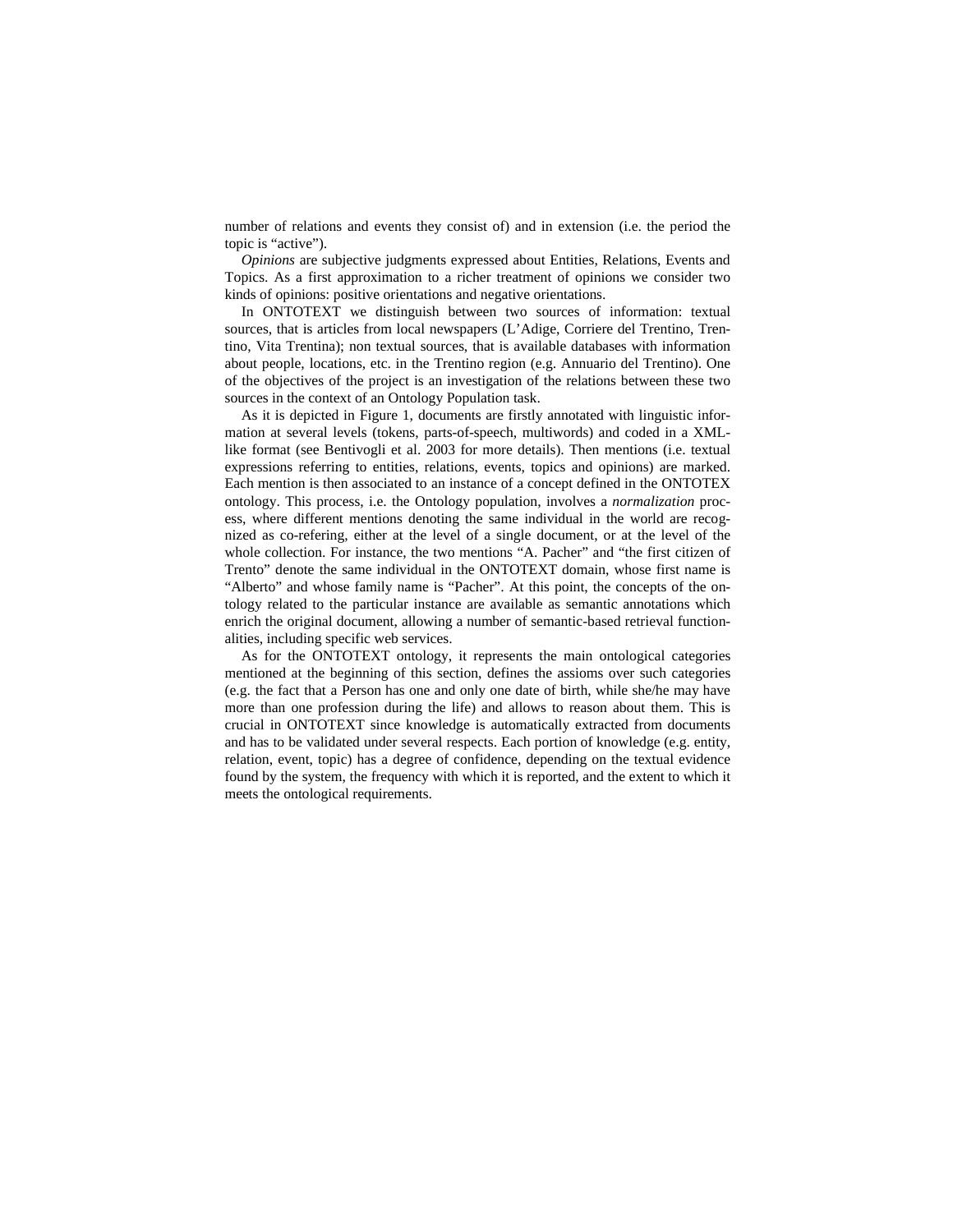

**Fig. 1.** ONTOTEXT Information flow.

# **4 The Italian Content Annotation Bank (I-CAB)**

In this section we present work in progress for the creation of the Italian Content Annotation Bank (I-CAB), a corpus of Italian news stories annotated with different kinds of semantic information. The annotation is being carried out manually, as we intend I-CAB to become a benchmark for various automatic Information Extraction and Ontology Population tasks, including recognition and normalization of different types of entities, temporal expressions, relations between entities (e.g. the relation resident-in connecting a person to the place where they live), and relations between entities and temporal expressions (e.g. the relation date-of-birth connecting a person to a date).

For the annotation of I-CAB with semantic and relational information, we follow a policy of reusing already available markup languages and therefore we adhere to the formalisms developed within the American ACE program (ACE - Automatic Content Extraction, http://www.nist.gov/speech/tests/ace), which offer a flexible markup language to identify content information in a given source text, and annotate it with additional metadata providing a semantically rich and normalized description.

In particular, the ACE standards developed for the Entity Detection and the Time Expressions Recognition and Normalization tasks allow for a semantically rich and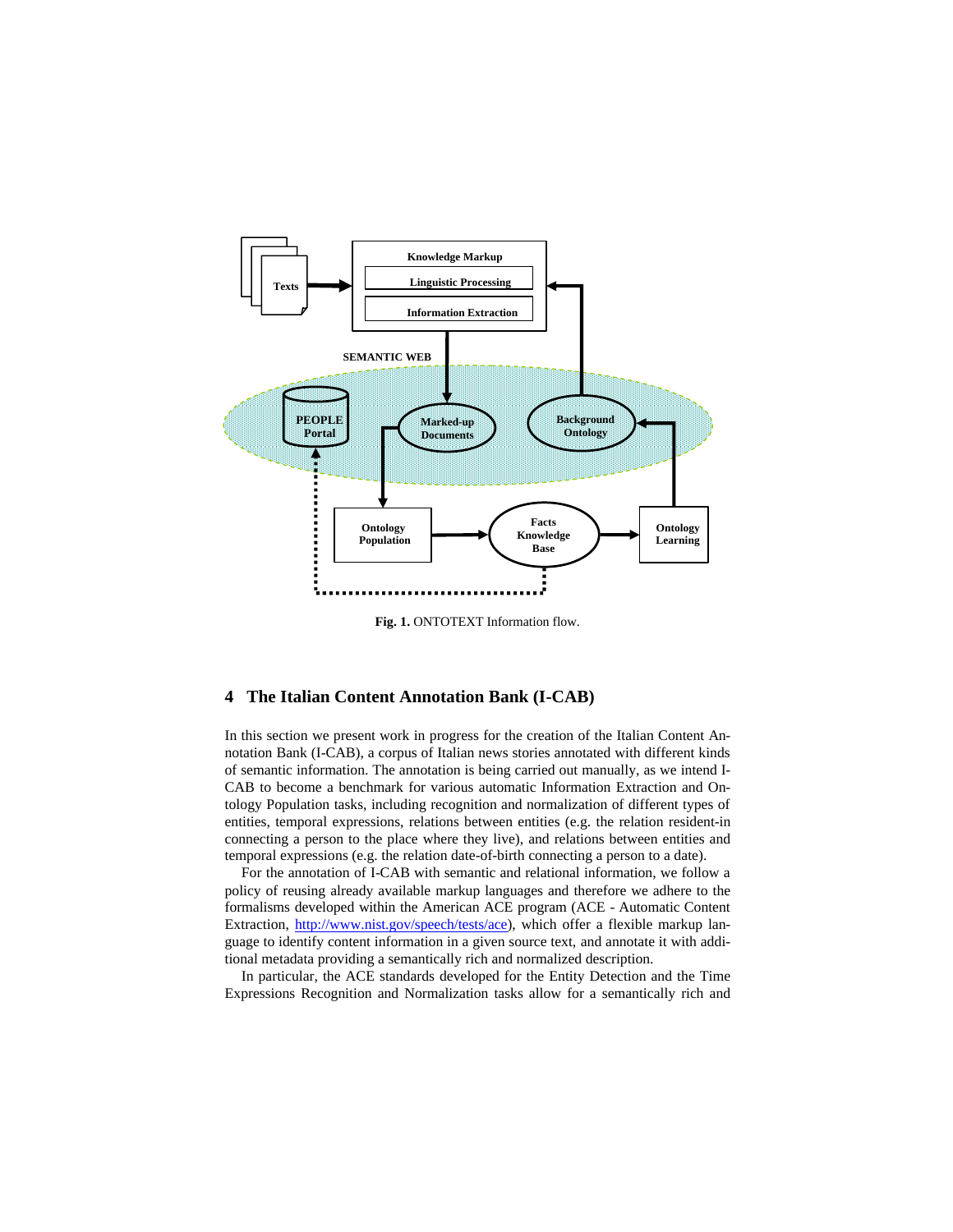normalized annotation of different types of entities (e.g. persons, organizations, locations, geo-political entities, etc.) and different types of temporal expressions (e.g. points, durations, etc.). We also follow the guidelines provided by the Linguistic Data Consortium (LDC) in 2004, which differ from those of the ACE Program, for example by providing a more detailed classification of the possible textual realizations of an entity.

So far I-CAB has been annotated with temporal expressions and entities of type person. Manual annotation will be finally delivered in the Meaning Format, a stand-off XML-based annotation scheme conformant to the XCES and TEI corpus annotation standards. The first version of the Meaning Format was developed within the EUfunded MEANING project (Bentivogli et al., 2003). It has now been extended with the aim of representing temporal expressions, entities and relations.

### **4.1 Modifications to the ACE Guidelines**

The adaptation of the ACE annotation schemes to the annotation of Italian texts required some extensions (Lavelli et al., 2005). In particular, the revision of the ACE annotation guidelines has been performed in two main directions: on the one hand, we have modified the ACE guidelines to adapt them to the specific morpho-syntactic features of Italian; on the other hand, we have extended them to include a wider range of entities.

As a consequence of the specific features of Italian, which has a far richer morphology than English, we have introduced some changes concerning the extension of both entities and temporal expressions. According the ACE guidelines, in fact, definite and indefinite articles are considered as part of their textual realization, while prepositions are not. As the annotation is word-based, this does not account for Italian articulated prepositions, where a definite article and a preposition are merged. We have decided that this type of prepositions should be included, so as to consistently include all the articles.

Other modifications affected only the annotation of entities, whose structure is generally more language-dependent than the structure of temporal expressions: some new types of possible textual realizations have been introduced (for instance, we have created a specific tag to annotate the clitics whose extension can not be identified at word-level), while some others have been eliminated (for instance, due to the syntactic differences between English, where both adjectives and nouns can be used as premodifiers, and Italian, which only admits adjectives in that position, the tag used to mark the pre-modifiers has been removed from the classification).

In extending the range of entities to be annotated, we have decided to include all conjunctions of entities and not only those which share the same modifiers as indicated in the ACE guidelines, and to mark them using the specifically created tag CONJUNCTION. For example, in the phrase 'George Bush and Bill Clinton', we have the two person entities (of type PROPER\_NAME) as indicated in the ACE guidelines, e.g. *George Bush* and *Bill Clinton*, but also a person entity of the type CONJUNCTION consisting of both individuals.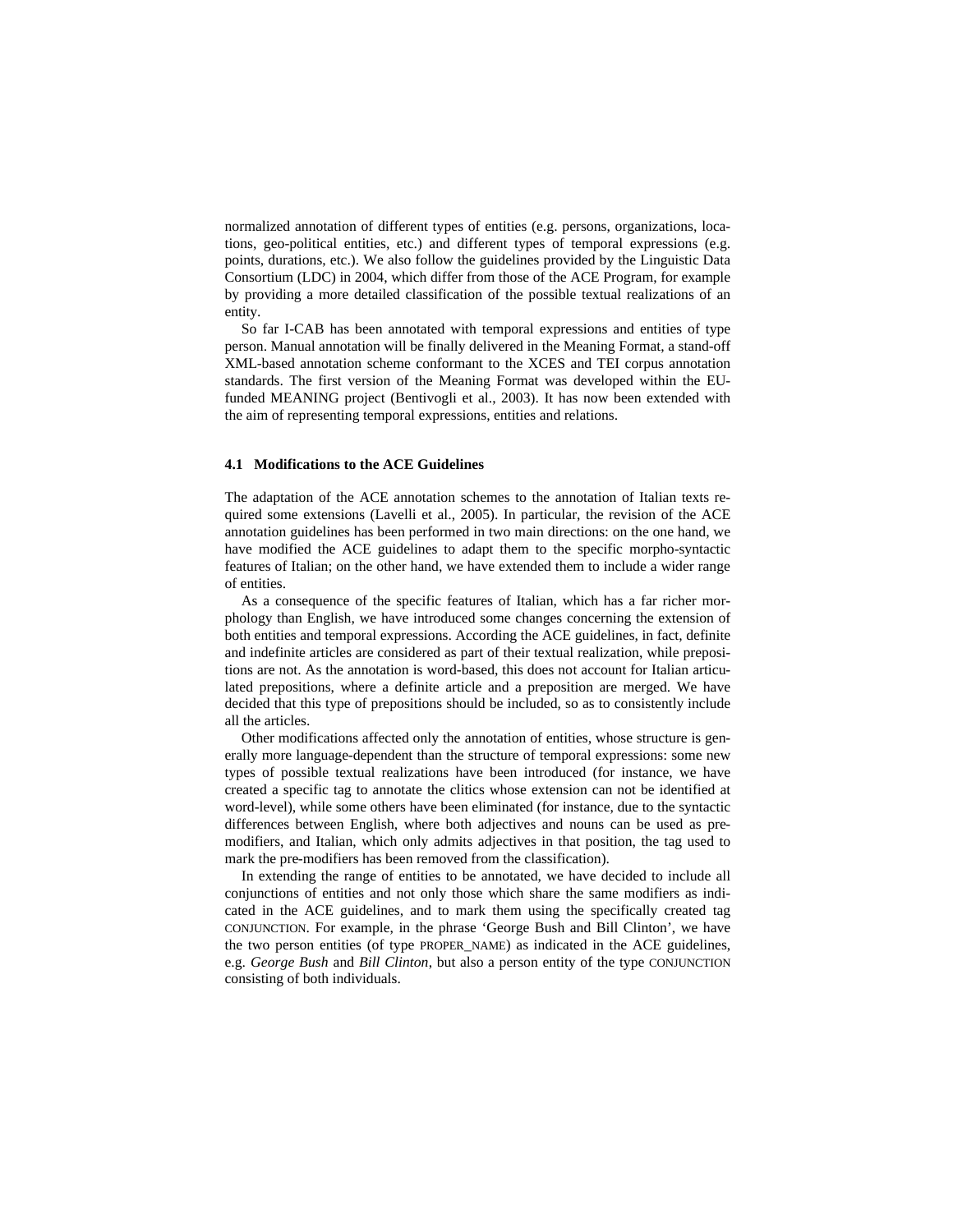#### **4.2 Time Expressions Recognition and Normalization**

According to the TIMEX2 markup standard (Ferro et al. 2004), markable time expressions (TEs) include both time durations (e.g. *three years*) and points (e.g. *July 17th* 1999, *today*). Time points can be either absolute expressions (e.g. *the 17<sup>th</sup> of July*, *1999*) or relative, i.e. anaphoric, expressions (e.g. *today*). Also markable are event anchored expressions (e.g. *two days before the departure*) and sets of times (e.g. *every month*).

Recognition refers to the task of finding the TEs within a text (detection) and determining their extension (bracketing). Normalization refers to the interpretation of a TE by assigning values to pre-defined normalization attributes:

- *VAL*: contains the value of a temporal expression (e.g. VAL="2004-05-06" and VAL="P6D" for the date <6 maggio 2004>/*May*  $6^{th}$ , 2004, and the period <*sei giorni*>/*six days* respectively); no VAL is provided for underspecified TEs (e.g. <*per lungo tempo*>/*for a long time*);
- *MOD*: captures temporal modifiers. Possible value for the attribute MOD are APPROX (<*verso mezzanotte*>/*around midnight*), MORE THAN (e.g. <*più di 3 minuti*>/*more than 3 minutes*) and START (e.g. <*i primi anni '70*>/*the early 1970s*);
- *ANCHOR VAL:* contains a normalized form of an anchoring date/time and appears in combination with ANCHOR\_DIR;
- *ANCHOR DIR*: captures the direction of a TE, e.g. AFTER and BEFORE. For instance, assuming May  $6<sup>th</sup>$ , 2004 as the reference time, the TE in  $\langle$ sarò in vacanza *per due mesi*>/*I will be on holidays for two months* is normalized as follows: VAL="P2M" ANCHOR\_VAL="2004-05-06" and ANCHOR DIR="AFTER" (as the period of two months is after the reference date);
- *SET*: identifies expressions denoting sets of times (e.g. <*ogni giorno*>/*every day*).

#### **4.3 Annotation of entities of type person**

The annotation of entities of type person, as indicated in the ACE Entity Detection task for all the different types of entities, requires that the entities mentioned in a text be detected, their syntactic head marked, their sense disambiguated, and that selected attributes of these entities be extracted and merged into a unified representation for each entity.

As it often happens that the same entity is mentioned more than once in the same text, two inter-connected levels of annotation have been defined: the level of the entity, which provides a representation of an object in the world, and the level of the entity mention, which provides information about the textual references to that object. For instance, the entity *George W. Bush* (e.g. the individual in the world who is the current president of the U.S.) can be referenced to in many different ways in the same text: e.g. *the president of the U.S.A.*, *Bush*, *the president*, *he*, *George W. Bush*, etc.

Four classes describes the kinds of reference entities make to something in the world: (i) we have specific referential entities when the entity being referred to is a unique object or set of objects (e.g. <*Il* [*presidente*] *della ditta*> *non è presente*/*The*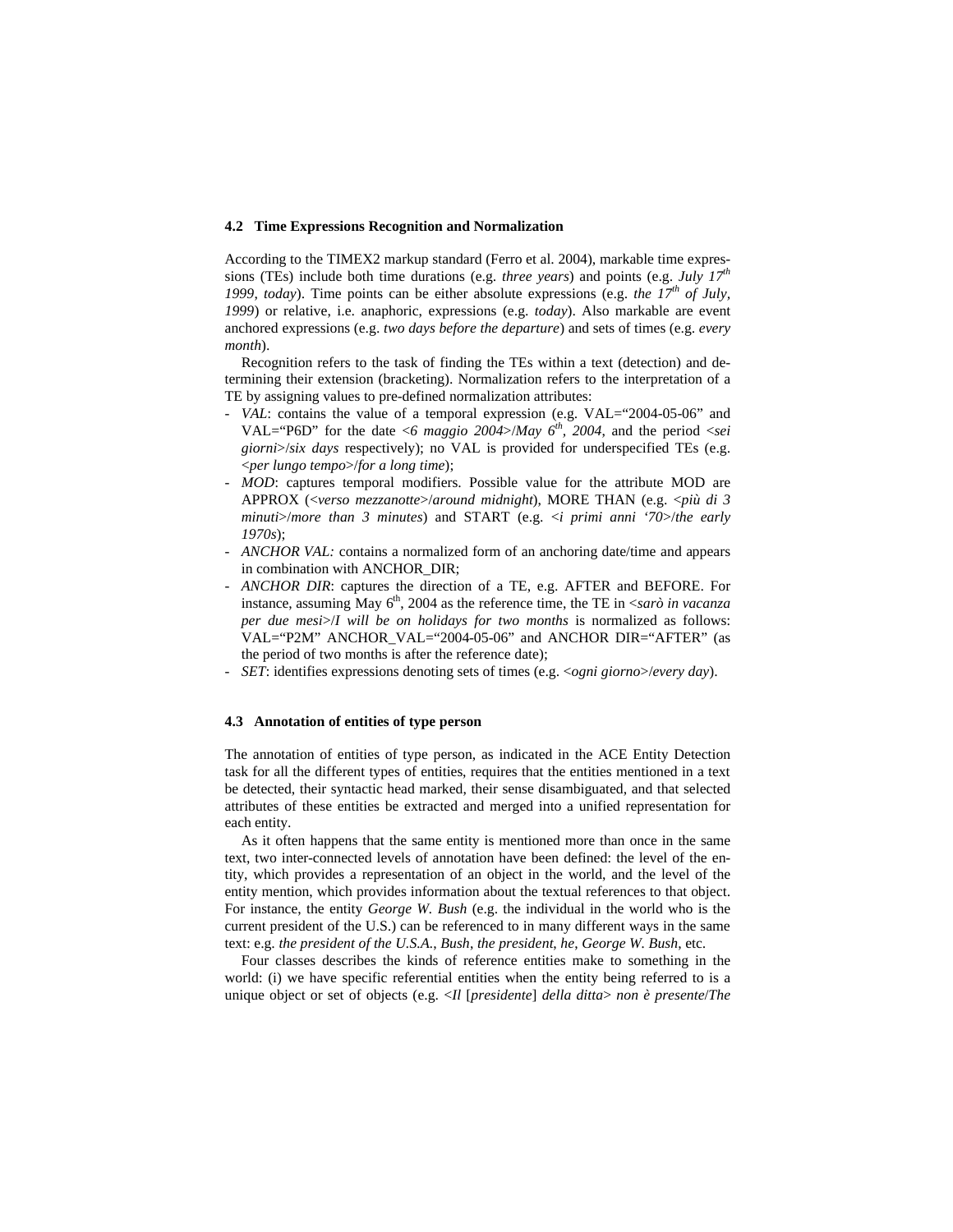*company president is not present*); (ii) generic referential entities refer to a kind or type of entity and not to a particular object (or set of objects) in the world (e.g. <*Il*  [*presidente*]> *viene eletto ogni 5 anni*/*The president is elected every 5 years*); (iii) under-specified referential entities are non-generic non-specific references, including imprecise quantifications (e.g. <[*tutti*]>/*everyone*) and estimates (e.g. <*oltre 10.000* [*persone*]>/*more than 10.000 people*); and (iv) negatively quantified entities refer to the empty set of the mentioned type of object (e.g. <*Nessun* [*avvocato*]>/*No lawyer*).

The different types of entities (e.g. persons, organizations, locations, geo-political entities, etc.) can be divided into subtypes. In the specific case of Person Entities (PE), we have three subtypes: (i) Individual PEs refer to a single person (*George W. Bush*), (ii) Group PEs refers to more than one person (*my parents, your family*, etc.), and (iii) a PE is classified as Indefinite when it is not possible to judge from the context whether it refers to one or more persons (*I wonder who came to see me*).

Textual realizations of entities, i.e. entity mentions, can be intuitively described as portions of text; the extent of this portion of text is defined as the entire nominal phrase used to refer to an entity, thus including modifiers (e.g. <*una grande* [*famiglia*]>/*a big family*), prepositional phrases (e.g. <*il* [*Presidente*] *della Repubblica*>/*the President of the Republic*) and dependent clauses (e.g. <*la* [*ragazza*] *che lavora in giardino*>/*the girl who is working in the garden*).<sup>1</sup>

The classification of entity mentions is based on syntactic features; among the most significant LDC categories (including those created specifically for I-CAB) are:

- NAM: proper names (e.g. <[*Ciampi*]>)
- NOM: nominal constructions (e.g. <*i* [*bambini*] *buoni*>/*good children*)
- PRO: pronouns, e.g. personal (<[*tu*]>/*you*) and indefinite (<[*qualcuno*]>/*someone*)
- WHQ: wh-words, such as interrogatives (e.g. <[*Chi*]> *è lì?*/*Who is there?*)
- PTV: partitive constructions (e.g. <[*alcuni*] *di loro*>/*some of them*)
- APP: appositive constructions (e.g. <[*Dante, poeta famoso*]>/*Dante, famous poet)*
- CONJ: conjunctions (e.g. <[*la madre e il bambino*]>/*the mother and the child*)<sup>2</sup>
- ENCLIT: clitics (e.g. <veder[*lo*]>/*to see him*)

# **4.4 Quantitative Data**

-

The main result of the manual annotation is represented by the first release of I-CAB, which consists of 525 news documents (182,564 words, with an average of 348 words per file) taken from local newspapers and grouped in five categories: News Stories, Cultural News, Economy News, Sports News and Local News. I-CAB is further divided into the training section (335 documents for a total of 113,634 words) end the test section (190 documents, 68,930 words).

The total number of annotated temporal expressions is 4,553 (2,901 and 1,652 in the test and training sections respectively). As shown in Table 1, the number of points is slightly lower that the number of durations. Among the normalization attributes, ANCHOR\_DIR and ANCHOR\_VAL are the most frequent (cfr. Table 2).

<sup>&</sup>lt;sup>1</sup> In Italian examples, mentions are in angular brackets and heads are in square brackets.

<sup>2</sup> Appositive and conjoined mentions are complex constructions. Although LDC does not identify heads for complex constructions, we have decided to annotate all the extent as head.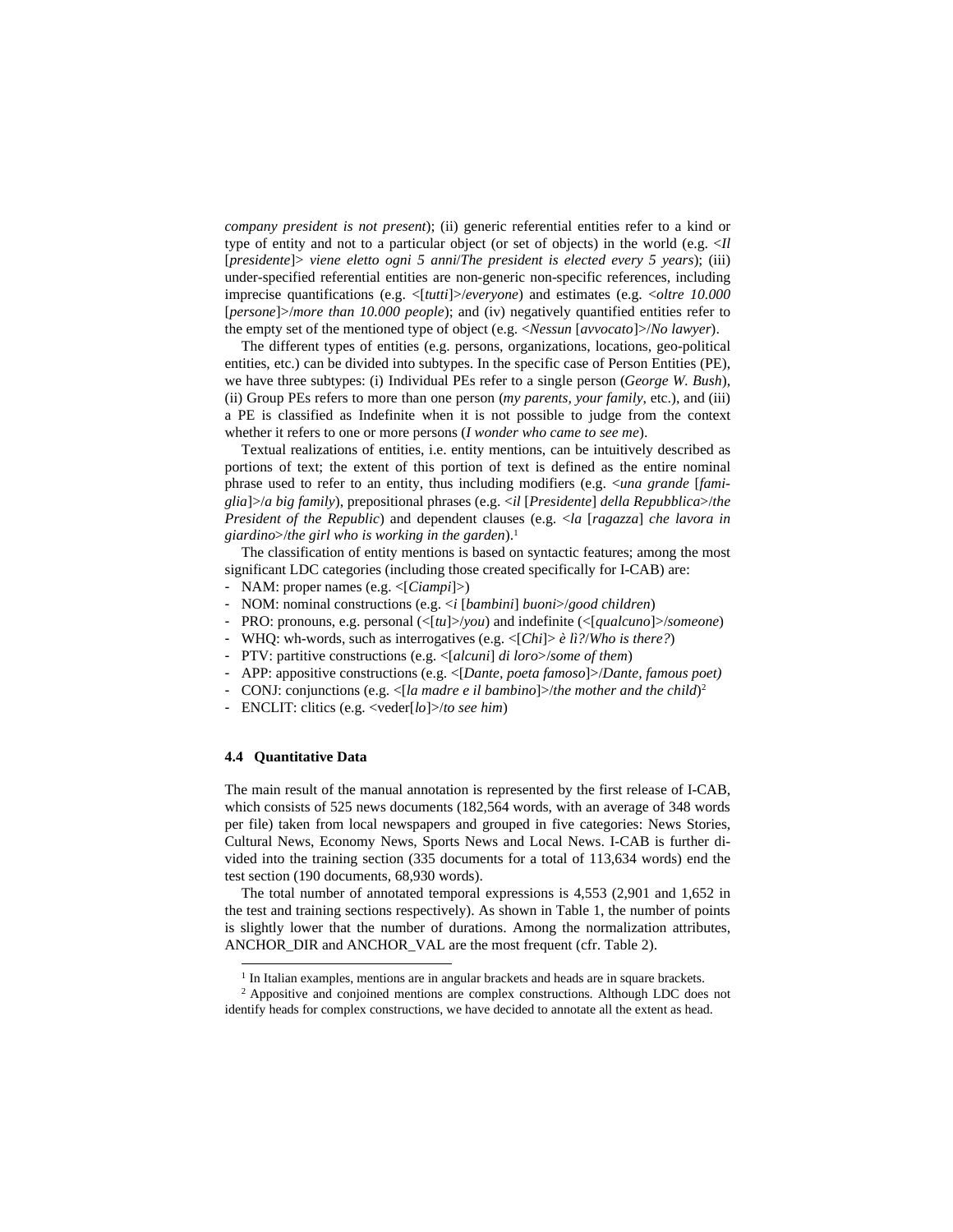**Table 1.** Occurrences and percentage of points, durations and temporal expressions with no value

|                   | Training       | Test          | $Training + Test$ |  |
|-------------------|----------------|---------------|-------------------|--|
| <b>Points</b>     | 1553 (53.53 %) | 796 (48.18 %) | 2349 (51.59 %)    |  |
| Durations         | 1207(41.61%)   | 738 (44.67 %) | 1945 (42.72 %)    |  |
| TEs with no value | 141 (4.86 %)   | 118 (7.14 %)  | 259 (5.69 %)      |  |
| TOTAL.            | 2901           | 1652          | 4553              |  |

**Table 2.** Occurrences and percentages of set of times, TEs with a temporal modifier and anchored durations

|                      | Training      | Test          | $Training + Test$ |  |  |
|----------------------|---------------|---------------|-------------------|--|--|
| <b>MOD</b> attribute | 112 (3.86 %)  | 76 (4.60 %)   | 188 (4.13 %)      |  |  |
| <b>SET</b> attribute | 121 (4.17 %)  | 51 (3.09 %)   | 172 (3.78 %)      |  |  |
| <b>ANCHOR DIR</b>    | 696 (24.00 %) | 362 (21.91 %) | 1058 (23.24 %)    |  |  |
| <b>ANCHOR VAL</b>    | 696 (24.00 %) | 362 (21.91 %) | 1058 (23.24 %)    |  |  |

As far as persons are concerned, the corpus contains a total number of 7,087 entities (on average, 13.5 entities per document) and 16,059 mentions (30.6 mentions per document). On average, an entity is mentioned 2.3 times in a document. The distribution between training and test is as follows: 4,459 entities and 9,994 mentions in the training, 2,628 entities and 6,065 mentions in the test.

As shown in Table3, the majority of person entities are referential (almost 80% of the total), whereas the distribution by subtypes is more balanced (see Table 4).

| <b>Table 5:</b> Distribution of person entries by entity class |                |                |                   |  |  |  |  |
|----------------------------------------------------------------|----------------|----------------|-------------------|--|--|--|--|
|                                                                | Training       | Test           | $Training + Test$ |  |  |  |  |
| <b>SPC</b>                                                     | 3474 (77.89 %) | 2142 (81.51 %) | 5616 (79.24 %)    |  |  |  |  |
| <b>USP</b>                                                     | 517 (11.59 %)  | $263(10.01\%)$ | 780 (11.01 %)     |  |  |  |  |
| <b>GEN</b>                                                     | 443 (9.93 %)   | 213 (8.10 %)   | 656 (9.26 %)      |  |  |  |  |
| <b>NEG</b>                                                     | $25(0.56\%)$   | $10(0.38\%)$   | $35(0.49\%)$      |  |  |  |  |

TOTAL 4459 2628 7087

**Table 3.** Distribution of person entities by entity class

**Table 4.** Distribution of person entities by subtypes

|            | Training       | Test           | $Training + Test$ |
|------------|----------------|----------------|-------------------|
| Individual | 2067 (46.36 %) | 1256 (47.79 %) | 3323 (46.89 %)    |
| Group      | 1995 (44.74 %) | 1206 (45.89 %) | 3201 (45.17 %)    |
| Indefinite | 397 (8.90 %)   | $166(6.32\%)$  | 563 (7.94 %)      |
| TOTAL      | 4459           | 2628           | 7087              |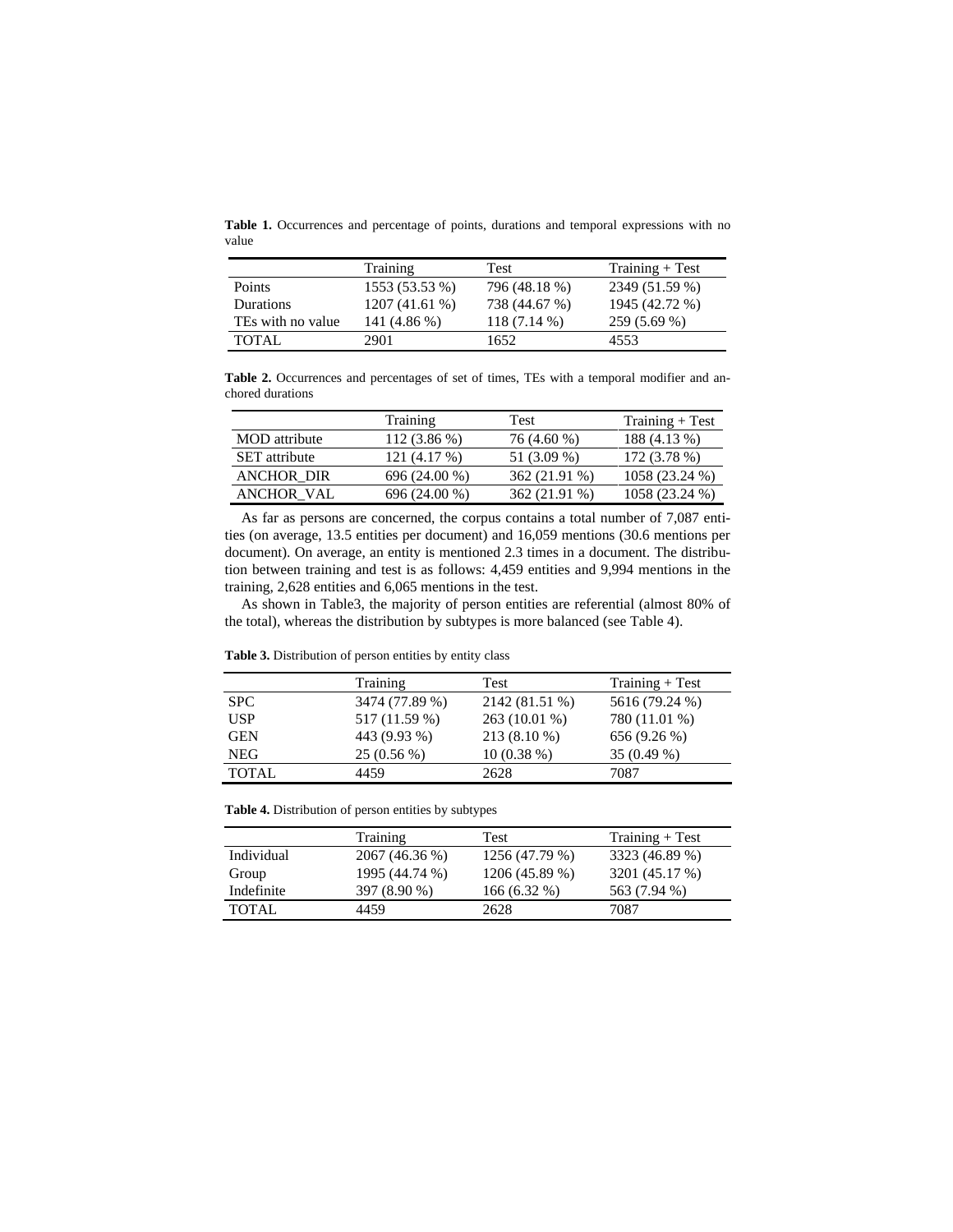#### **4.5 Inter-annotator Agreement**

Inter-annotator agreement has been evaluated on the dual annotation of a corpus of randomly chosen news stories (ten for TEs and ten for PEs, for a total of about 5204 and 4657 words respectively).

For temporal expressions we have used the kappa statistic (Cohen 1960) to measure the agreement between the annotators in determining whether each token is or is not part of any TE, and we have obtained a k=0.958. However, as this measure does not take into account the extent of the annotated TEs, we have also compared the two annotated versions using the standard measures of recall and precision to compute the F-measure. In fact, unlike precision and recall which depend on which of the two versions is considered correct, F-measure has the same value if computed in terms of A against B or vice-versa. F measure for TE detection is 0.955 and F-measure for TE bracketing is 0.931.

Agreement in normalization (e.g. the assignment of attribute values) has been measured on the TEs uniformly bracketed. Table 5 reports, for each attribute, the percentage of cases where the annotators assign the same value and, for the attributes which admit a restricted number values, it also reports the kappa statistic.

As observed in (Di Eugenio, Glass 2004) the kappa statistic could be affected by *bias* and *prevalence* problems. Calculating also the statistic according to the (Siegel, Castellan 1988) definition we verified there is no *bias* problem (values are equal), but the natural skewing of the distribution of categories affect kappa statistic (i.e. for the SET attribute).

As far a person entities are concerned, the agreement in terms of F-measure is 0.912 for entity detection and 0.870 for the identification of the mention extent.

|                   | Percentage      | kappa statistic |
|-------------------|-----------------|-----------------|
| VAL               | 142/154 (92.2%) |                 |
| <b>MOD</b>        | 153/154 (99.3%) | 0.886           |
| <b>SET</b>        | 152/154 (98.7%) | 0.744           |
| <b>ANCHOR_VAL</b> | 142/154 (92.2%) |                 |
| <b>ANCHOR DIR</b> | 139/154 (90.3%) | 0.749           |

**Table 5.** Attribute value assignment agreement

# **5 Automatic Annotation of Temporal Expressions: Ita- Chronos**

As a first step towards the development automatic annotation tools, the ONTOTEXT activities have been focused on Temporal Expressions (TEs). The resulting system, CHRONOS has been designed for the twofold task of recognizing and normalizing a broad variety of TEs which can be found within an input written text according to the TIMEX2 markup standard.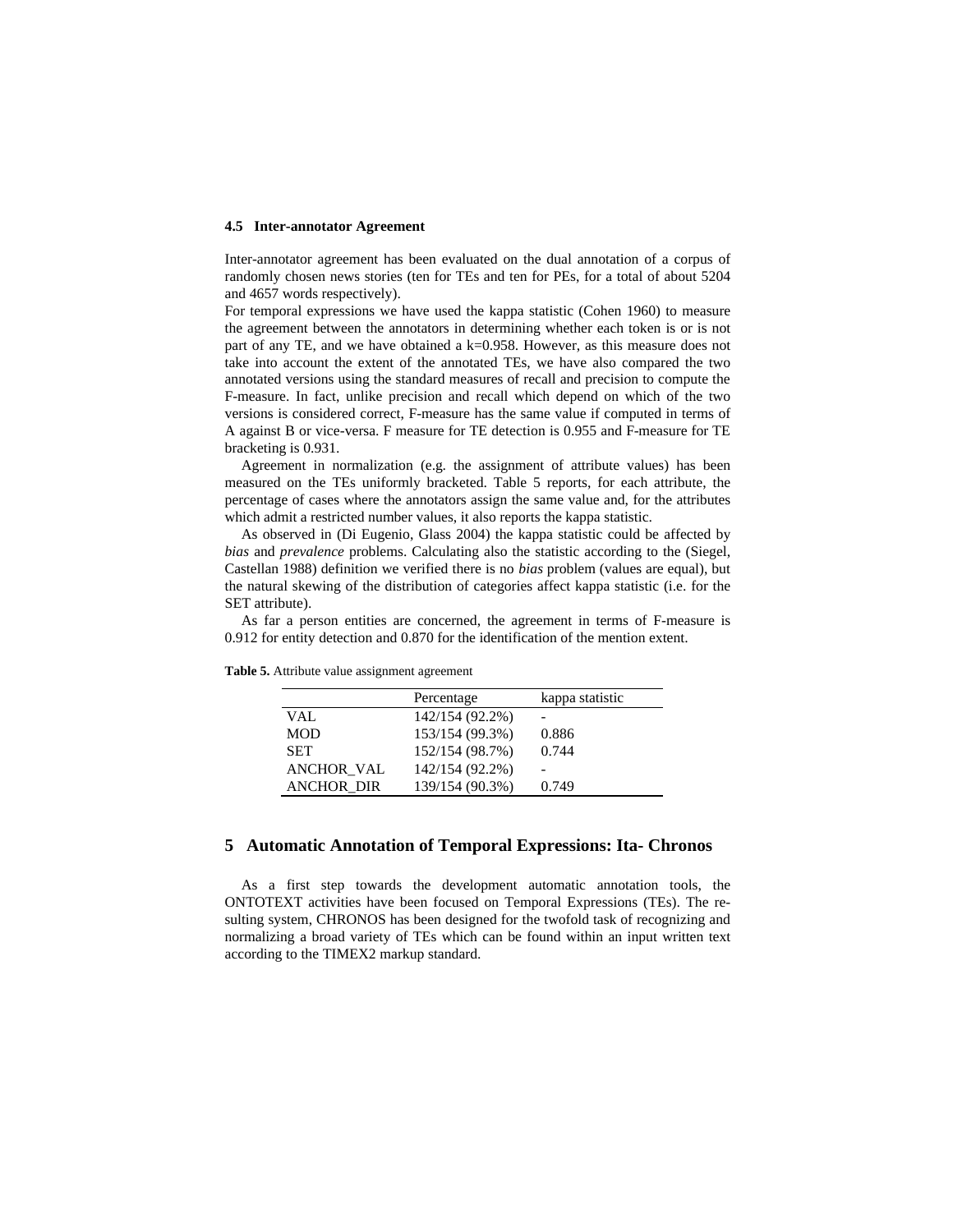### **5.1 System Architecture**

Both the detection/bracketing and normalization subtasks have been addressed following a rule-based approach. The rule-based framework allows for achieving good performance results even in absence of vast amounts of annotated material, which represent the main shortcoming in the exploitation of machine learning algorithms for automatic annotation purposes. Moreover, the cost required for manually creating a large number of rules is compensated by the transparency of the resulting system, which can be easily modified and maintained due to the declarative structure of the rules.

The architecture of CHRONOS, depicted in Figure1, relies on three main components (i.e. the preprocessing component, the detection/bracketing component, and the normalization component), which sequentially carry out the linguistic analysis of the input text, the identification of all the TEs it contains, and their complete annotation in compliance with the TIMEX2 standard. The system has been implemented in a highly modular way, where each set of rules is specialized for dealing with a specific aspect of the annotation.



**Fig. 2.** Architecture of CHRONOS

### **5.1.1 Preprocessing**

The preprocessing component is in charge of the linguistic analysis of the input text, which is tokenized and words are disambiguated with their lexical category by means of a statistical part of speech tagger. Also multiwords recognition is carried out at this stage: multiwords expressions are recognized considering a list of about five thousand multiwords (i.e. collocations, compounds, and complex terms) that have been automatically extracted from WordNet (Fellbaum, 1998).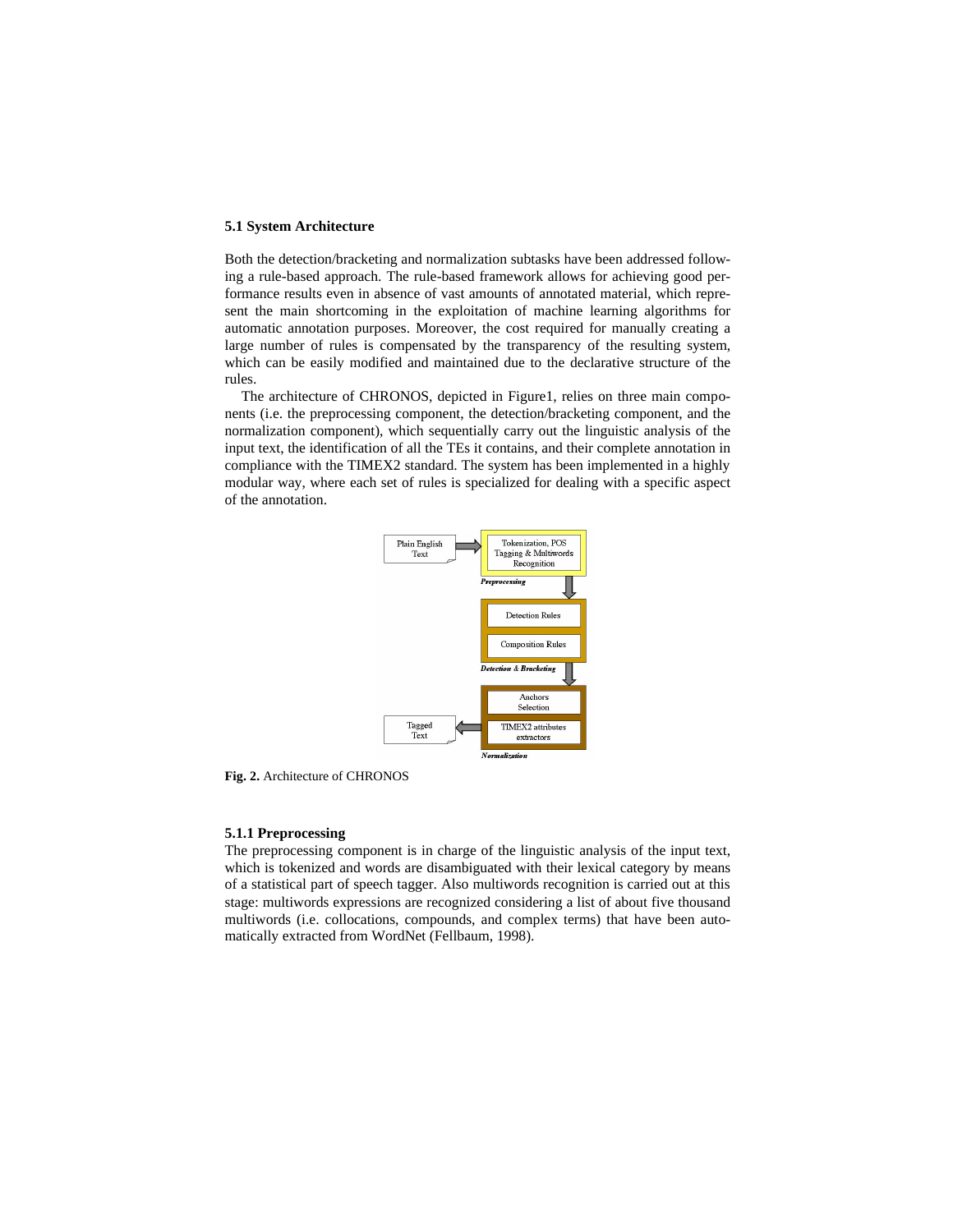### **5.1.2 Detection and Bracketing**

All the TEs present in the text are pinpointed, and their extension determined by means of a set of approximately 300 handcrafted rules. These are regular expressions checking for different features of the input text, such as the presence of particular word senses, lemmas, parts of speech, symbols, or strings satisfying specific predicates.

As for detection, markable expressions are discovered considering the presence in the text of lexical triggers, i.e. words or particular configurations of numeric expressions that convey a meaning related to the concepts of time, date, and duration. Possible triggers considered by the system include: (i) nouns (e.g. <*giorno*>/*day ,* <*stagione*>/*season*), (ii) proper names (e.g. <*agosto*>/*August*), (iii) adverbs (e.g. <*quotidianamente*>/*daily*), and (iv) numeric expressions (e.g. <*08-11-2004*>, <*12:30*>).

As for bracketing, extent recognition is carried out looking at the context surrounding the detected lexical triggers. To this aim, relevant information considered by the system is represented by: (i) nouns (e.g. <*inizio*>/*beginning*), (ii) adjectives (e.g. <*prossimo*>/*next*), (iii) adverbs (e.g. <*prima*>/*before*), (iv) prepositions (e.g. <*durante*>/*during*), and (v) numbers (e.g. *3*, *cinque*/*five*). Moreover, at this stage a set of composition rules is in charge of resolving conflicts that may arise between possible multiple taggings. Such conflicts may occur when a recognized TE contains, overlaps, or is adjacent to one or more other detected TEs. As an example, given the sentence *sabato scorso all'alba*/*Last Saturday, at dawn*, the basic rules application phase recognizes the following three time expressions: <*sabato*>/*Saturday*, <*sabato scorso*>/*Last Saturday*, <*sabato scorso all'alba*>/*Last Saturday, at dawn*. Simple composition rules considering the start/end position of the tags are used to deal with these conflicts.

# **5.1.3 Normalization**

For a complete TIMEX2 annotation of each detected TE, the appropriate values are assigned to the TIMEX2 attributes by 8 different sets of extraction rules*.* Each set of rules is specialized to capture specific features of a TE. In particular:

- the MOD extractor checks for the presence of modifiers (e.g. *early*, *approximately*) within the boundaries of a TE, using this information to fill the MOD attribute;
- the SET extractor checks for the presence of expressions denoting sets of times (e.g. every, twice a) using this information to fill the SET attribute;
- the ANCHOR\_DIR extractor checks for the presence of clues (e.g. *before*, *later*) concerning the most likely ANCHOR\_DIR value for relative time expressions.

Often, however, the superficial form of a time expression does not provide enough information for a correct normalization. For instance, the VAL attribute of anaphoric time expressions such as <*la settimana scorsa*>/*last week* or <*domani all'alba*>/*tomorrow at dawn* cannot be determined simply by considering the triggers and their modifiers. In these cases, some degree of reasoning considering the information provided by the lexical context in which the expressions occur is necessary. For this reasoning purpose, the following extractors have been implemented:

- TYPE, which is in charge of determining if a TE is absolute (i.e. it can be normalized in virtue of its superficial form) or anaphoric (i.e. it refers to another date previously mentioned in the text). For this purpose, such extractor checks for the pres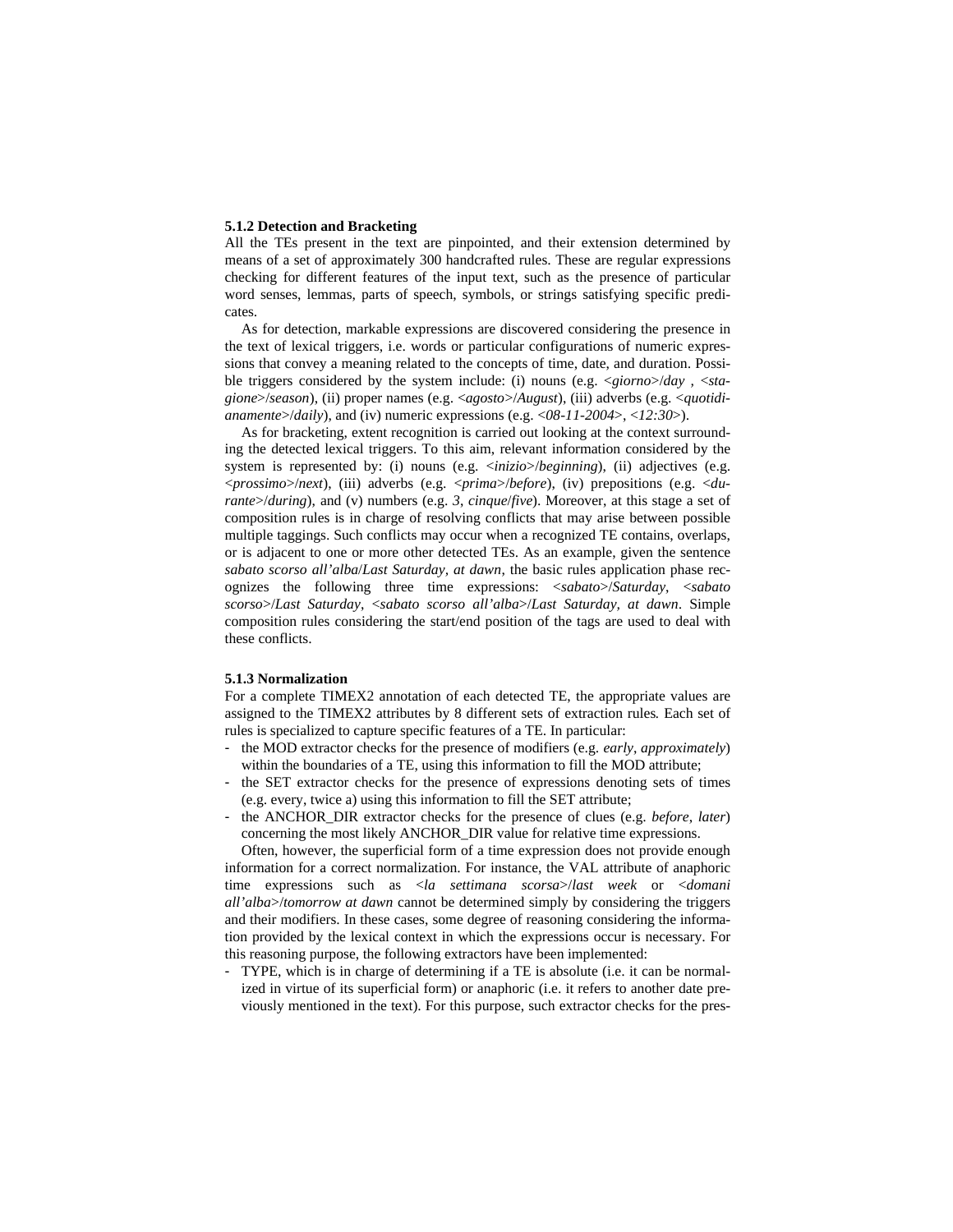ence of words (e.g. <*scorso*>/*last*, <*prossimo*>/*next*) denoting anaphoric TEs, or particular sequences of words and numbers (e.g. <*1 Maggio 2005*>/*the first of May 2005*, *01/05/2005*) denoting absolute TEs.

- T-CAT, which determines the granularity of anaphoric time expressions. Possible values of the T-CAT attribute are obtained mapping the detected lexical triggers to the categories [*second*, *minute*, *hour*, *day*, *month*, ..., *millennium*]. This information is used to determine the correct temporal anchor of an anaphoric TE. For instance, the T-CAT attributes associated to <*tre anni fa*>/*three years ago* and <*sabato scorso*>/*last Saturday* will be year and day respectively. Using such information, the normalization component selects anchors with the same granularity to fill their VAL attributes.
- HEUR, which select the appropriate anchor selection strategy for the resolution of each anaphoric TE. The current version of the system carries out the anchors selection process following two main strategies: CR-DATE and PR-DATE. The CR-DATE heuristic associates to an anaphoric TE the document's creation date found at the beginning of the document. The PR-DATE heuristic takes as anchor the value of the nearest previous absolute time expression with a compatible granularity. According to this granularity constraint, the selected anchor must have the same or a higher degree of specificity with respect to the anaphoric expression.
- OP, which determines, for each anaphoric TE, the operator to be applied for the calculation of its final VAL. Such operator can be "+", "-", or "=". For instance, the OP value assigned to the relative time expressions tre anni dopo/three years after, due settimane fa/two weeks ago, and Oggi/today will be "+", "-", and "=" respectively.
- QUANT, which determines the quantity that has to be added or subtracted to the anchor for the calculation of the final VAL of an anaphoric time expression. Such quantity is expressed by an integer  $(n=0)$  assigned to the QUANT attribute. For instance, the QUANT attributes assigned to the time expressions reported in the previous examples will be filled with "3", "2", and "0" respectively.

# **5.2 Evaluation**

CHRONOS has been evaluated over the I-CAB-*temp* test corpus; Table 6 reports the results achieved by the system, calculated with the scorer used in the framework of the TERN-2004 evaluation exercise (http://timex2.mitre.org/tern.html).

The first two columns, POSS and ACT, report the number of items in the reference  $(POSS= CORR + INCO + MISS)$  and the number of items in the system output  $(ACT = CORR + INCO + SPUR)$ . The number of correct  $(CORR)$ , incorrect  $(INCO)$ , missing (MISS), and spurious (SPUR) items is also reported, both in terms of detection/bracketing (TIMEX2 and TIMEX2:TEXT rows), and in terms of normalization capabilities (all the other rows). Finally, the overall system's performance is summarized by the precision (PREC), recall (REC), and F-measure (F) scores reported in the last three columns of the table.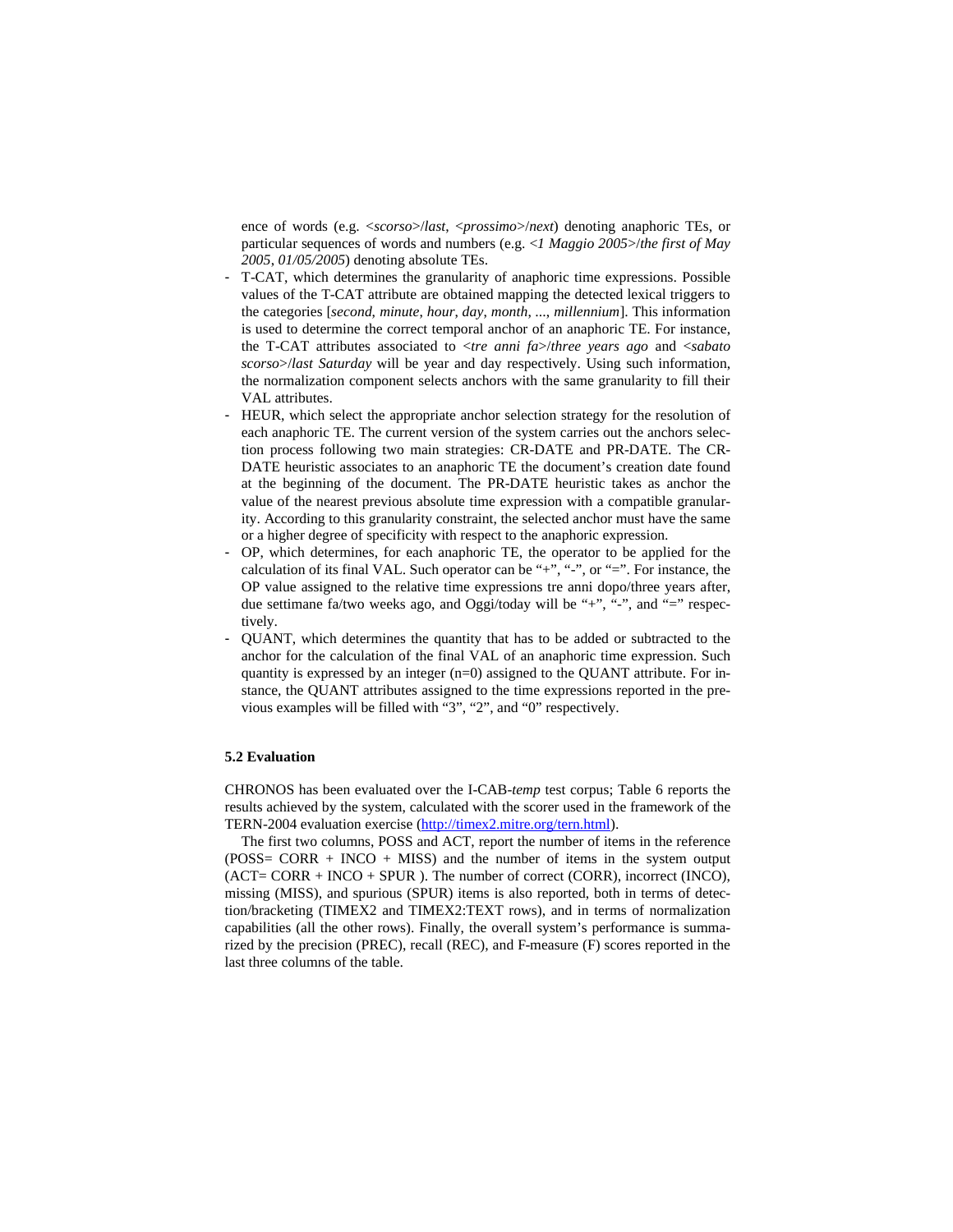**Table 6.** System's performance calculated over the I-CAB test

| <b>TAG</b>        | <b>POSS</b> | ACT  | <b>CORR</b> | <b>INCO</b> | <b>MISS</b> | <b>SPUR</b> | <b>PREC</b> | <b>REC</b> | F     |
|-------------------|-------------|------|-------------|-------------|-------------|-------------|-------------|------------|-------|
| TIMEX2            | 2638        | 2590 | 2396        | $\Omega$    | 242         | 194         | 0.925       | 0.908      | 0.917 |
| TIMEX2 TEXT       | 2638        | 2590 | 2225        | 171         | 242         | 194         | 0.859       | 0.843      | 0.851 |
| <b>ANCHOR DIR</b> | 522         | 479  | 351         | 56          | 145         | 72          | 0.733       | 0.636      | 0.681 |
| <b>ANCHOR VAL</b> | 513         | 479  | 237         | 132         | 144         | 110         | 0.495       | 0.462      | 0.478 |
| <b>MOD</b>        | 97          | 97   | 90          | $\Omega$    |             |             | 0.928       | 0.928      | 0.928 |
| <b>SET</b>        | 106         | 86   | 53          | $\Omega$    | 53          | 33          | 0.616       | 0.500      | 0.552 |
| VAL.              | 2229        | 2359 | 1501        | 696         | 32          | 162         | 0.636       | 0.673      | 0.654 |

# **6 Conclusions**

We have presented ONTOTEXT, a project aiming at investigating the relations between knowledge as it is expressed in documents and as it is coded in ontologies.

The starting point was work already carried out in the ACE program. However, we have extended the ACE work under two relevant aspects: first, we have adapted the task definition from English to Italian, introducing a number of modifications; second, we have extended the task itself which now includes the association between mentions and instances in the knowledge base, making it possible to evaluate not only the information extraction task (as defined within the computational linguistic community) but also the population of ontologies.

A relevant result at the current state of advancement of the project is the realization of a benchmark for Ontology Population from texts. As for our knowledge, this is the first resource which fully describes the whole task, from linguistic expressions in texts (i.e. mentions) to instances of concepts in the knowledge base. The availability of the benchmark makes it possible to compare different systems and to evaluate different aspects (e.g. precision and recall) of their performance.

Finally, we have reported on the automatic recognition and normalization of temporal expressions, as a first step towards recognition and normalization of other types of entities, including Persons, Organizations, Locations, and Geo-Political entities.

# **References**

- 1. Almuhareb, A., Poesio, M.: Attribute-based and value-based clustering: An evaluation. In: Proceedings of EMNLP 2004, Barcelona (2004) 158-165
- 2. Avancini, H., Lavelli, A., Magnini, B., Sebastiani, F., Zanoli, R.: Expanding Domain-Specific Lexicons by Term Categorization. In: Proceedings of SAC 2003 (2003) 793-79
- 3. Bentivogli, L., Girardi, C., Pianta, E.: The MEANING Italian Corpus. In: Proceedings of the Corpus Linguistics 2003 conference, Lancaster (2003)
- 4. Bontcheva, K., Cunningham, H.: The Semantic Web: A New Opportunity and Challenge for HLT. In: Proceedings of the Workshop HLT for the Semantic Web and Web Services at ISWC 2003, Sanibel Island (2003)